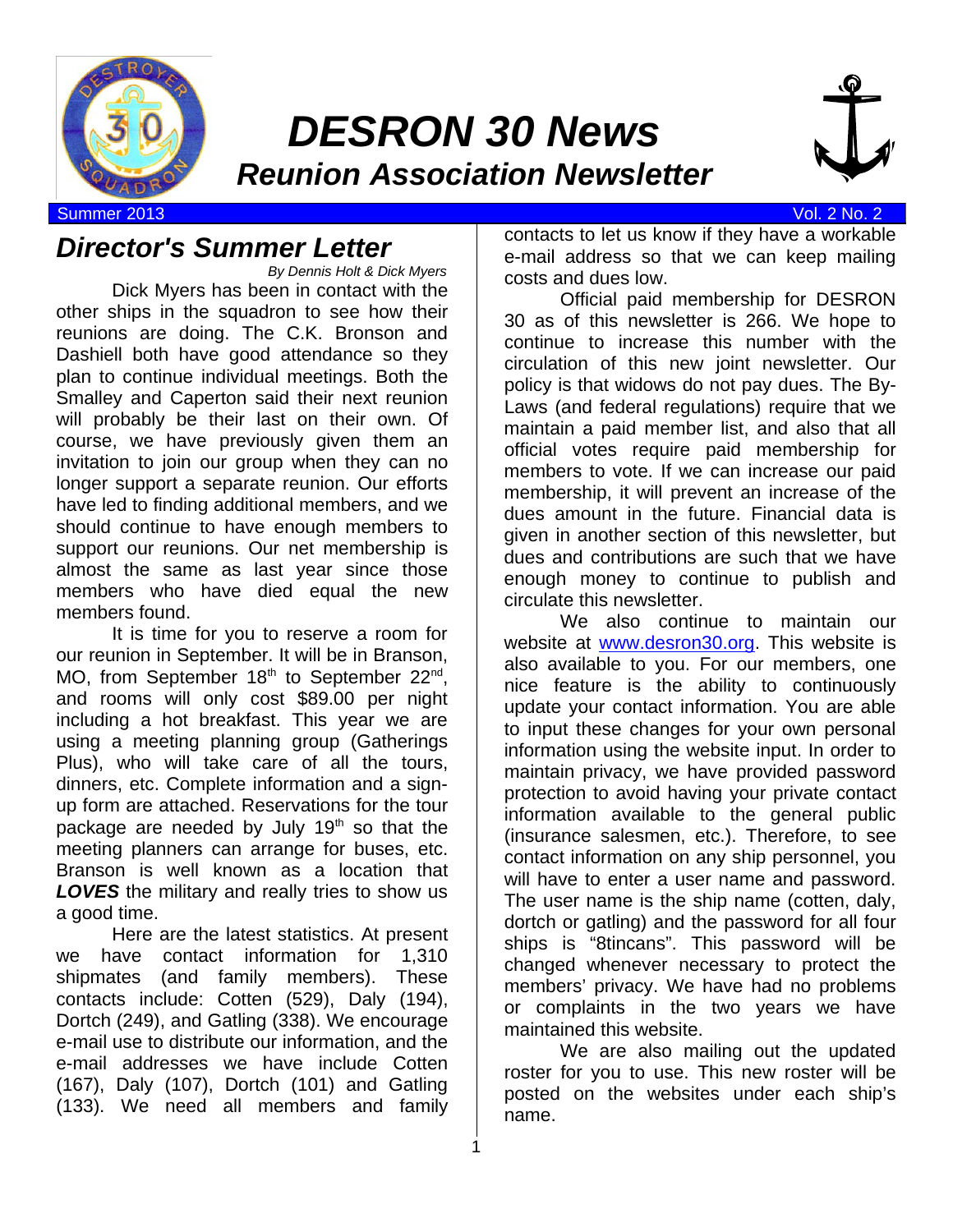Finally - something new. In order to stimulate attendance, we have decided to add a grand prize at the drawing we hold during the banquet each year. We will award one free night at the hotel as one of the prizes in the drawing. This will be in addition to the smaller prizes and the 50/50 raffle we usually hold.

### *The Place to Be*

*By Nancy Bielot* This year THE place to be from September 18-22 is going to be Branson, MO, for our annual reunion. Branson is a familyfriendly destination located in the heart of the Ozark Mountains. Plus, Branson loves veterans! There is a lot of patriotic pride throughout all of Branson.



The reunion will be held at the Grand Plaza Hotel (www.bransongrandplaza.com). The Grand Plaza Hotel is located in the heart of Branson, MO, and is within walking distance to some of Branson's shows and attractions.

(A good website to learn detailed information about Branson as well as the shows in our itinerary is: www.bransontourismcenter.com.)

The Clay Cooper Music Express Show is performed at the Clay Cooper Theatre, and it is filled with high energy singing, dancing, comedy, and much more.

Legends in Concert is performed at the American Bandstand Theater and has been part of the Branson entertainment scene for over 17 years. Scheduled to perform at the while we're in Branson are Buddy Holly, Whitney Houston, Johnny Cash, The Blues Brothers, and Elvis (impersonators, that is).

Also on our itinerary is the Showboat Branson Belle. Once on board the Showboat, a musical salute to the land that we love, Made in the USA, will be performed. Every musical moment of this show is dedicated to America, from pop and folk hits to a grand finale that will make hearts swell with pride.

Average daily temperatures in September in Branson are a high of 80, and a low of 58.

Items of possible interest, but not on our itinerary, include the Veterans Memorial Museum, Tanger Outlet Center (shopping), Ride the Ducks, wineries, Ripley's Museum, Hollywood Wax Museum, Silver Dollar City, and the Branson Scenic Railway. There is plenty to do in the area; please join us for this year's reunion, and consider adding a day or two to your trip for some of the other items of interest.

We look forward to seeing you in Branson in September.

### *Why Go To Reunions?*

*By Dick Myers*

I was thinking the other day about how I have explained to non-military folks why we have reunions. I told them we gather to tell "sea stories" but later I decided that does not really explain it. When I went into the Navy I learned that "sea stories" are the way we exaggerate our ocean experiences and improve our amorous land adventures.

But at reunions we are really exchanging true experiences, some funny, some frightening and some sad. Our sharing of these is a way we maintain and improve our bonding with the group. I have often noted that the Navy has many more active reunion groups than the other services. I think that is because we lived so close on ships and we depended so much on the proper actions of others for our safety. Other services have the ability to move separately and they have short periods where they rely on others (battles and other military actions), but they do not have this dependency for months and years on end like a naval ship. Let me give some examples.

Since most of my service was during the Cold War, I can say that I only had a serious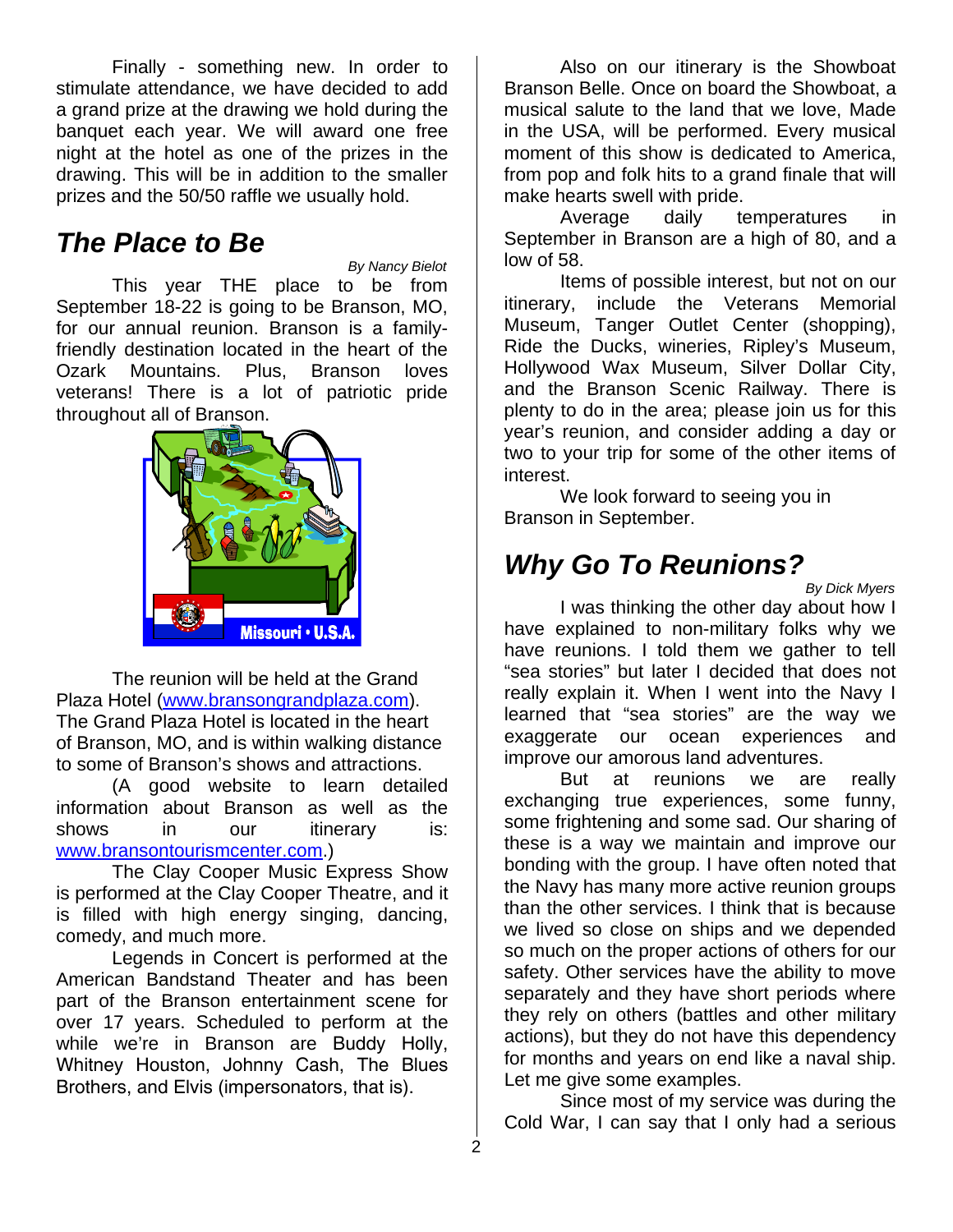concern for my life or well being on a couple of occasions. One of these was in the Red Sea during the 1956-1957 Suez crises. Egyptian President Anwar Sadat was allied with the Russians and received aircraft, submarines and other military support from them. From our base in Massawa, Eritrea, the Cotten and the Daly took turns patrolling the Red Sea and monitoring Russian movements through that area. One day when I had the deck watch, CIC reported a group of small targets coming toward our ship. We eventually saw them and realized that they were eight or ten Egyptian torpedo boats. These boats continued toward us, and our Captain had us go to battle stations. The torpedo boats began to circle us and we trained our five inch cannons and other weapons on them. I guess they knew we meant business and they backed off. A similar incident only seven years later in the Gulf of Tonkin resulted in the Vietnam War. Just last year at the reunion I discovered from a Daly sailor of that era that his ship had the same action with torpedo boats on another day. This was not reported in most media, but my wife called the Red Cross when one source reported that the Cotten was sunk during that time. Our safety was insured by a well trained crew.

A second occasion where I was truly in fear for my life I reported in the "Tin Can Sailors" newspaper a year ago. Four ships in our squadron experienced an unreported hurricane (without satellites we didn't know they were out there). The Cotten suffered damage that eventually caused us to return to Boston Naval Shipyard for repairs. The storm had winds of over 90 knots (100 miles an hour), waves measured at over 100 feet, and the ship rolled very badly - eventually reaching 70 degrees past the vertical in each direction. Again, a good crew was responsible for getting us safely back to the United States.

But the real stories come from our World War II heroes. I remember several times hearing from Captain John Strane at reunions about his experience on the Cotten. John was one of the nine pilots shot down in the Pacific during World War II who were picked up by the Cotten. When he was brought aboard, he told

the crew about his wingman who had also been shot down. The Cotten went searching for the wingman and finally found him. Each year since they returned to the United States, CDR George Denby (the wingman) has called John on the anniversary of their rescue to thank John for his rescue. Of course, John has always said, "Hey, it wasn't me that saved you, it was the USS Cotten". Unfortunately John has health problems now and is unable to attend our reunions, but it is my hope his wife will read this article to him.

The genesis of this article was a note I received this week from a Gatling sailor, QM3 Robert Valliant. Bob was a crew member of the USS Princeton which was sunk in Leyte Gulf in 1944. He survived the cold sea until the Gatling picked him up. His note told me he was only aboard the Gatling for 48 hours until they got back to the base in Ulithi where he was put ashore. Bob said he would like to attend our reunion but cannot make it this year. He promised me on the phone he will make it next year, and as phrased in his written note, "Hope to meet up with you folks and learn some new sea stories." You bet I want to hear more of this story about his rescue and all his other stories.

So let's go to reunions while we can to share and save our memories – they are more important than we may realize.

### *In Memoriam*

*By Frank Bisson, Dennis Holt, Dick Myers* As of June  $28<sup>th</sup>$ , we have received the following information on shipmates who are deceased. Our deepest sympathies are extended to the families of our deceased members.

| <b>LAST NAME</b> | <b>FIRST</b>      | <b>MIDDLE</b> | <b>RANK</b>      |  |  |  |
|------------------|-------------------|---------------|------------------|--|--|--|
| U.S.S. Cotten    |                   |               |                  |  |  |  |
| Wolfe            | Thomas            | W.            |                  |  |  |  |
| Dennis, Jr.      | <b>Dorris</b>     | <b>Buford</b> | <b>FN</b>        |  |  |  |
| Dibling          | Robert            | W.            | <b>LTJG</b>      |  |  |  |
| <b>Dzienius</b>  | Alphonese<br>(AI) | R.            | MM <sub>1c</sub> |  |  |  |
| Holthausen,      |                   |               |                  |  |  |  |
| Jr.              | Carl              | F.            | <b>ENS</b>       |  |  |  |
| Marzola, Sr.     | Anthony           |               | CS <sub>2</sub>  |  |  |  |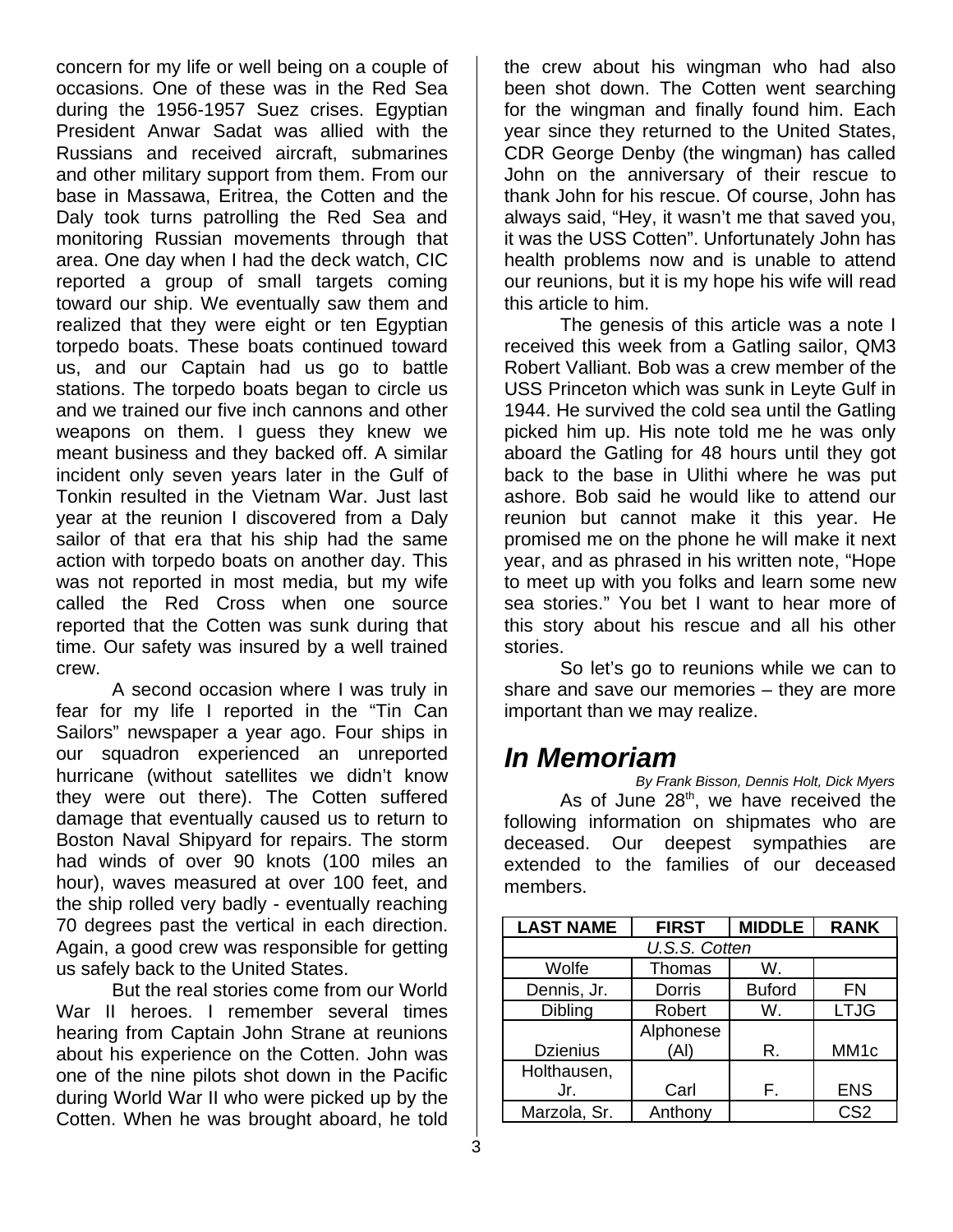| <b>LAST NAME</b> | <b>FIRST</b> | <b>MIDDLE</b>     | <b>RANK</b>     |  |  |  |
|------------------|--------------|-------------------|-----------------|--|--|--|
| Pennington Jr.   | Rollie       |                   |                 |  |  |  |
| Vanderhorst      | Richard      | Η.                | RDM3/C          |  |  |  |
| <b>Waters</b>    | Jack         | Η.                |                 |  |  |  |
| Wolfe            | Thomas       | W.                | SN              |  |  |  |
| Wood             | Richard      | F.                | BT <sub>3</sub> |  |  |  |
| U.S.S. Dortch    |              |                   |                 |  |  |  |
| Wulf             | Lawrence     |                   | GM <sub>3</sub> |  |  |  |
|                  |              | Wife of Ed Mahan, |                 |  |  |  |
| Mahan            | Jeanne       | RM <sub>2</sub>   |                 |  |  |  |
| Neuman           | John         |                   | <b>ENS</b>      |  |  |  |
| Giordano         | George       |                   | EM <sub>3</sub> |  |  |  |
| U.S.S. Gatling   |              |                   |                 |  |  |  |
| Apple, Jr.       | John         | Η.                | <b>LTJG</b>     |  |  |  |
| <b>Drogitis</b>  | Harry        |                   | F1(EM)          |  |  |  |
| Flake            | Thomas       | L.                | RM <sub>2</sub> |  |  |  |
| Hagood           | Emmett       | G.                | MM3             |  |  |  |
| Hettel           | Thomas       | J.                | QM1             |  |  |  |
| <b>Hylas</b>     | Michael      | Ρ.                | MM3             |  |  |  |
| Lacey            | Kenneth      | L.                | <b>SN</b>       |  |  |  |
| Mansfield        | George       | W.                | S <sub>1</sub>  |  |  |  |
| Mc Cormack       | Charles      | J.                | GM <sub>3</sub> |  |  |  |
| Provencio        | Raul         | Α.                | EMP3            |  |  |  |
| Quinn            | Willie       |                   | BT <sub>3</sub> |  |  |  |
| Skidgell         | Millard      |                   | SF <sub>3</sub> |  |  |  |
| Storey           | Donald       | Ε.                | <b>ENS</b>      |  |  |  |



### *Treasurer's Report*

*By Dick Myers*

Financial data for the past year is as follows:

Dues & Contributions Received \$1,830.00 Surplus from 2012 Reunion \$3,558.70 Newsletter Printing & Website Costs\$3,534.37 Postage, Supplies and Misc. \$318.79 Checking balance as of  $06/01/13$  \$1,234.47

### *New Members*

*By Dick Myers*

As of 06/01/13 we have welcomed the following new shipmates to our group.

#### **USS Cotten**

Roland J. Lussier Louis C. Motter, RD2 Raymond Thomas Bob Tripp, MM3 David L. Wortman

#### **USS Daly**

Charles Hoy, BT2 John Muise, MM3 Robert Pruitt, FT3

#### **USS Dortch**

Jack Cockrell Newt Lawrence, BTC

### **USS Gatling**

Bobby F. Bright Teresa Perez (Daughter of Albert Tatum) Robert Valliant, QM3 Robert L. Walker

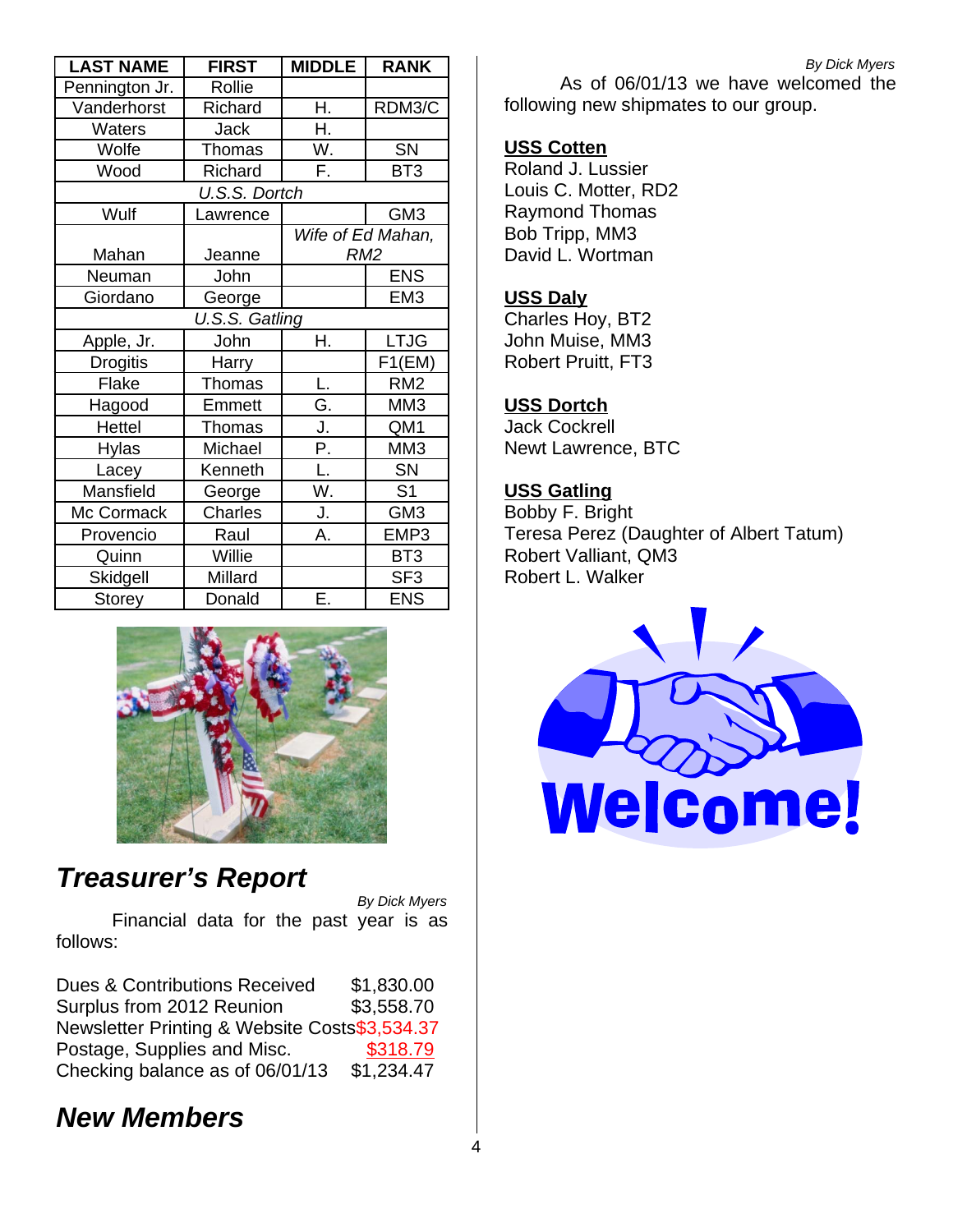# **Destroyer Squadron 30 Branson, Missouri, Reunion**

 $\overline{\phantom{a}}$ 

# **September 18-22, 2013**

| Wednesday                              | Thursday           | <b>Friday</b>        | <b>Saturday</b>      | <b>Sunday</b>                                |
|----------------------------------------|--------------------|----------------------|----------------------|----------------------------------------------|
|                                        | 7:00-10:00         | 7:00-10:00           | 7:00-10:00           | 7:00-10:00                                   |
|                                        | <b>Hot Buffet</b>  | <b>Hot Buffet</b>    | <b>Hot Buffet</b>    | <b>Hot Buffet</b>                            |
|                                        | <b>Breakfast</b>   | <b>Breakfast</b>     | <b>Breakfast</b>     | <b>Breakfast</b>                             |
|                                        |                    |                      |                      |                                              |
|                                        |                    |                      | 9:00a.m.             | <b>Depart</b>                                |
| Check in at                            |                    |                      | <b>BUSINESS</b>      |                                              |
| <b>THE</b>                             |                    |                      | <b>MEETING</b>       |                                              |
| <b>GRAND</b>                           |                    |                      |                      | <b>ACTIVITY</b>                              |
| <b>PLAZA</b>                           |                    |                      |                      | <b>PACKAGE:</b>                              |
| <b>HOTEL</b>                           |                    | 9:00 a.m.            |                      | \$199.00 per                                 |
| \$89.00 per                            | 10:00 a.m.         | <b>AREA</b>          |                      | person                                       |
| room per night                         | <b>THE</b>         | <b>GUIDED TOUR</b>   |                      | <b>INCLUDES:</b>                             |
| plus tax,                              | <b>CLAY COOPER</b> | and                  | <b>Hospitality</b>   | <b>Hospitality</b>                           |
| including hot                          | <b>MUSIC</b>       | <b>Lunch on Your</b> | <b>Room Open</b>     | Room with                                    |
| <b>breakfast</b>                       | <b>EXPRESS</b>     | Own at Old           | All Day              | Snacks 1st Day                               |
|                                        | <b>SHOW and</b>    | <b>Downtown</b>      |                      | Welcome                                      |
| 12:00 p.m.                             | <b>LUNCH</b>       | <b>Branson</b>       | <b>Afternoon</b>     | <b>Packet with</b>                           |
| <b>Hospitality</b>                     |                    |                      | <b>Free</b>          | <b>Name Badges</b>                           |
| Room Open                              | <b>Hospitality</b> | <b>Hospitality</b>   |                      | Welcome                                      |
| <b>Light Snacks</b><br><b>Provided</b> | <b>Room Open</b>   | <b>Room Open</b>     | 6:00 p.m             | <b>Reception</b>                             |
|                                        |                    |                      | <b>GROUP</b>         | <b>Clay Cooper</b><br>Show and               |
|                                        |                    |                      | <b>PHOTO</b>         | Lunch                                        |
|                                        |                    |                      | (not part of         | <b>Showboat</b>                              |
|                                        |                    |                      | package price)       | <b>Branson Belle</b>                         |
|                                        |                    |                      |                      | Dinner, Show &                               |
|                                        |                    |                      |                      | <b>Cruise</b>                                |
|                                        | <b>OPTIONAL</b>    | 3:00 p.m.            |                      | <b>Final Evening</b>                         |
| 5:30 p.m.                              | <b>ACTIVITY:</b>   | <b>MEMORIAL</b>      |                      | <b>Banquet with</b>                          |
| "WELCOME                               | 6:00 p.m.          | <b>SERVICE &amp;</b> |                      | <b>Entertainment</b><br><b>All Taxes and</b> |
| <b>ABOARD"</b>                         | "IT"               | <b>THE</b>           |                      | <b>Most Gratuities</b>                       |
| <b>DELI BUFFET</b>                     | <b>DINNER AND</b>  | <b>SHOWBOAT</b>      | 7:00 p.m.            | <b>Transportation</b>                        |
| in                                     | <b>SHOW at</b>     | <b>BRANSON</b>       | <b>FINAL</b>         | to Group                                     |
| <b>Hospitality</b>                     | <b>Hughes</b>      | <b>BELLE</b>         | <b>EVENING</b>       | <b>Activities</b>                            |
| Room                                   | <b>Celebrity</b>   | <b>Dinner Cruise</b> | <b>BANQUET</b>       | <b>Reunion</b>                               |
|                                        | <b>Theatre</b>     | and Show             | at Hotel             | Website                                      |
|                                        | \$55.00 per        |                      | with                 |                                              |
|                                        | person             |                      | <b>Entertainment</b> |                                              |